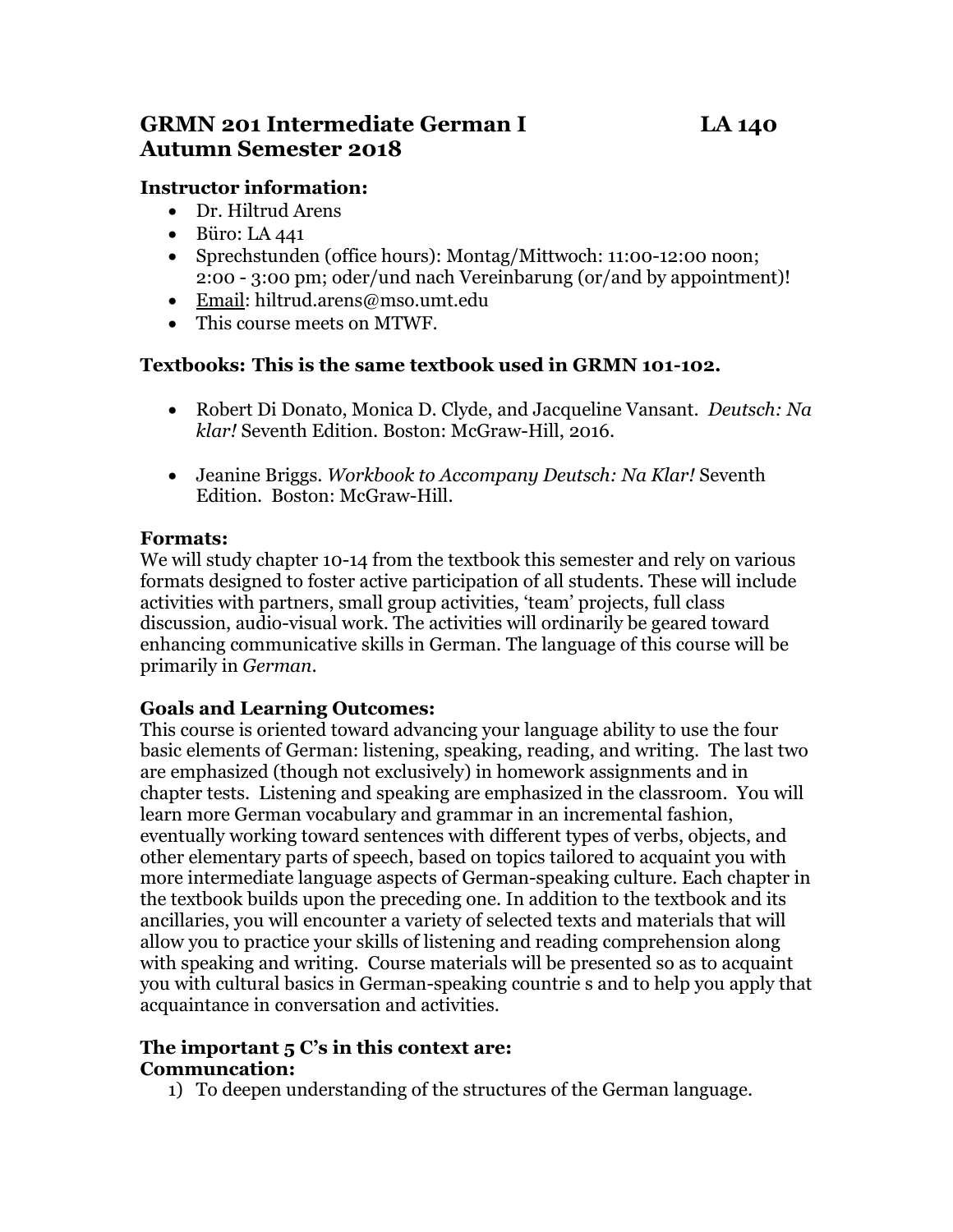- 2) To expand ability to read, write, and communicate orally and in written form in German.
- 3) To be able to present and express thoughts about familiar topics and new material learned in class.

## **Cultures, Comparisons, and Connections:**

- 4) To extend and deepen understanding of geography, culture, and history of the German-speaking countries.
- 5) To develop the ability to gain access to substantial information regarding German-speaking Europe.
- 6) To be able to reflect in target language on aspects of diversity, arts, culinary differences, demographics, current topics.

### **Community:**

7) To become part of the larger community of learners in the classroom, other UM students of German via the German Club, and participate in events on Germany, Austria, and Switzerland.

## **Expectations:**

It is expected that all students will be in attendance daily. Since the course is intended to be largely participatory and increase your immersion experience, such **attendance will be required**. Except under unusual circumstances, if a student misses 4 class sessions unexcused during the semester, *the final grade will be lowered by half a grade*: A- becomes B+. Likewise, if a student misses more than 7 class sessions during the semester, *the final grade will be lowered one whole grade*: A becomes B, B becomes C, etc.

It is also expected that all students will complete assigned work (both oral and written) as requested and be prepared for each class session.

# **Grading:**

| <b>Final Grade Breakdown</b>  | <b>Points of Grade</b> |
|-------------------------------|------------------------|
| Attendance (55) and           | 55                     |
| Participation $(55 \times 3)$ | 165 points             |
| <b>Homework Assignments</b>   | 130 points             |
| $(26 x_5)$                    |                        |
| Quizzes $(5x20)$              | 100 points             |
| 4 Tests (4x100)               | 400 points             |
| 1 Final (150)                 | 150 points             |
| <b>Total:</b>                 | 1000 points            |

**Please note**: there will be no extra-credit assignments. Please do the homework assignments as given.

# **Electronic Devices (Cell Phones, Laptops, Music Players, etc.)**

If you bring a cell phone to class, please set it either on vibrate or mute. Unless specified for a class activity, personal computers, music players, and messaging devices are not to be used in class.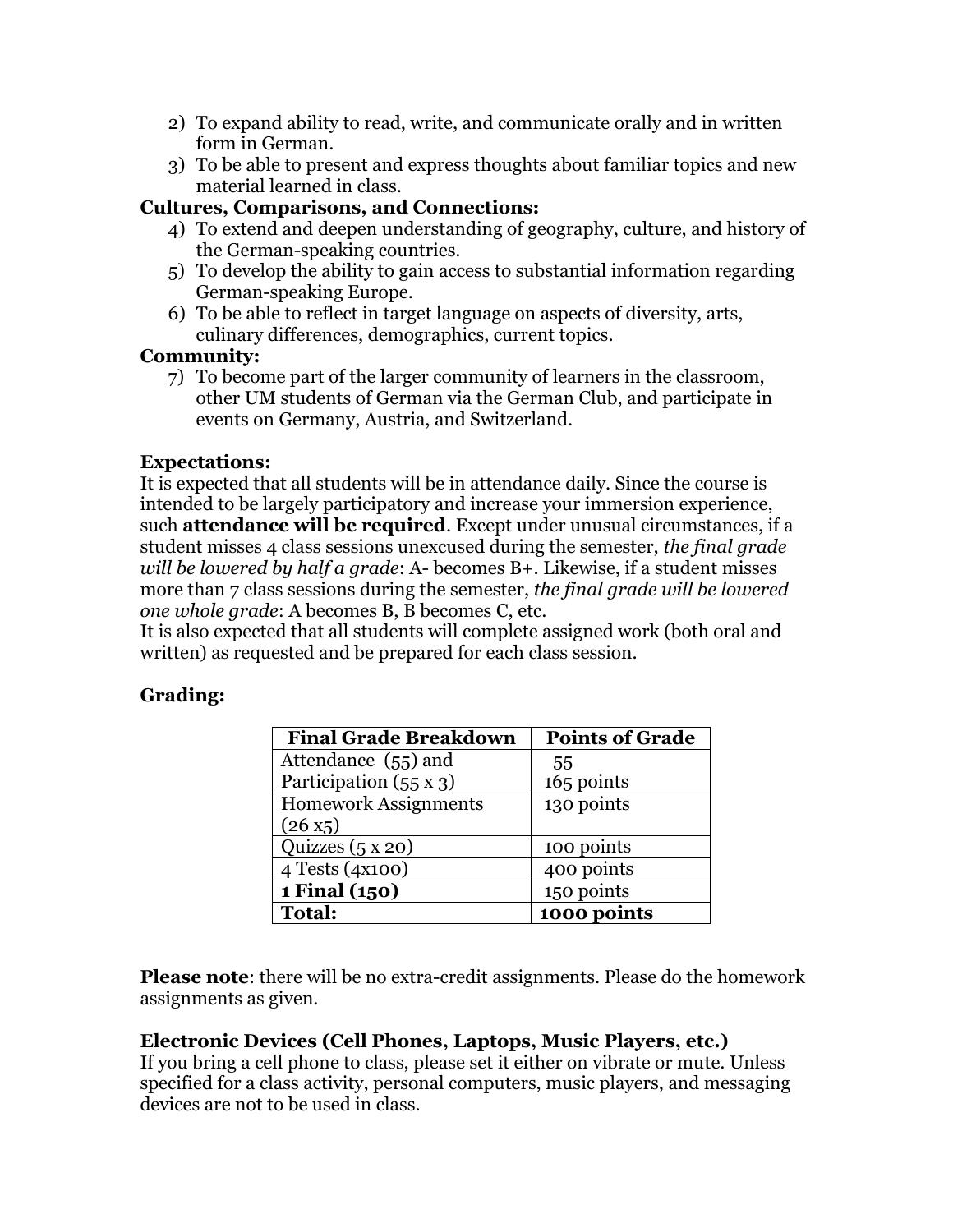### **Students with Disabilities**

This course offers equal opportunity in education for all participants, including those with documented physical and documented learning disabilities. For information regarding documentation of disabilities, approaching your instructor with pertinent information, and establishing guidelines for potential accommodation, you may consult the [Disability Services for Students \(DSS\)](http://life.umt.edu/dss)  [website](http://life.umt.edu/dss) at http://life.umt.edu/dss. The DSS Office is located in Lommasson 154; the phone number is 243-2243.

### **Plagiarism and Academic Honesty**

Please refer to the Student Conduct Code of the University as it pertains to your responsibility to hand in work and/or perform activities assigned to be your own as indeed representing your own efforts and research. The **Student Conduct Code** is available for review online at:

http://www.umt.edu/SA/vpsa/index.cfm/page/2585.

#### **German 201 at a glance tentativer Zeitplan / tentative schedule:**

### **September:**

|                              | $\bullet$ 2.9., Sonntag:   | <b>GERMAN FEST in Caras Park 2-</b> |
|------------------------------|----------------------------|-------------------------------------|
|                              |                            | 6 pm                                |
|                              | $\bullet$ 3.9., Montag:    | Labor Day/Feiertag                  |
|                              | $\bullet$ 14.9., Freitag:  | 1. Test-Kapitel 10                  |
|                              |                            |                                     |
| Oktober:                     |                            |                                     |
|                              | $\bullet$ 5.10., Freitag:  | 2. Test-Kapitel 11                  |
|                              | $\bullet$ 26.10., Freitag: | 3. Test-Kapitel 12                  |
| November:                    | *<br>6.11., Dienstag:      | Election Day/NO school              |
|                              | 12.11., Montag:            | Veteran's Day/Feiertag              |
|                              | 16.11., Freitag:           | 4. Test-Kapitel 13                  |
|                              | • $22. - 24.11$ .          | THANKSGIVING/                       |
|                              |                            | Reisetag und Feiertag               |
| Dezember:                    |                            |                                     |
|                              | $\bullet$ 7.12.            | <b>REVIEW for FINAL</b>             |
| <b>Final Exam: Germ 201:</b> |                            |                                     |

- **Wednesday., December 12: 1:10 pm – 3:10 pm** 
	- **LA 140**